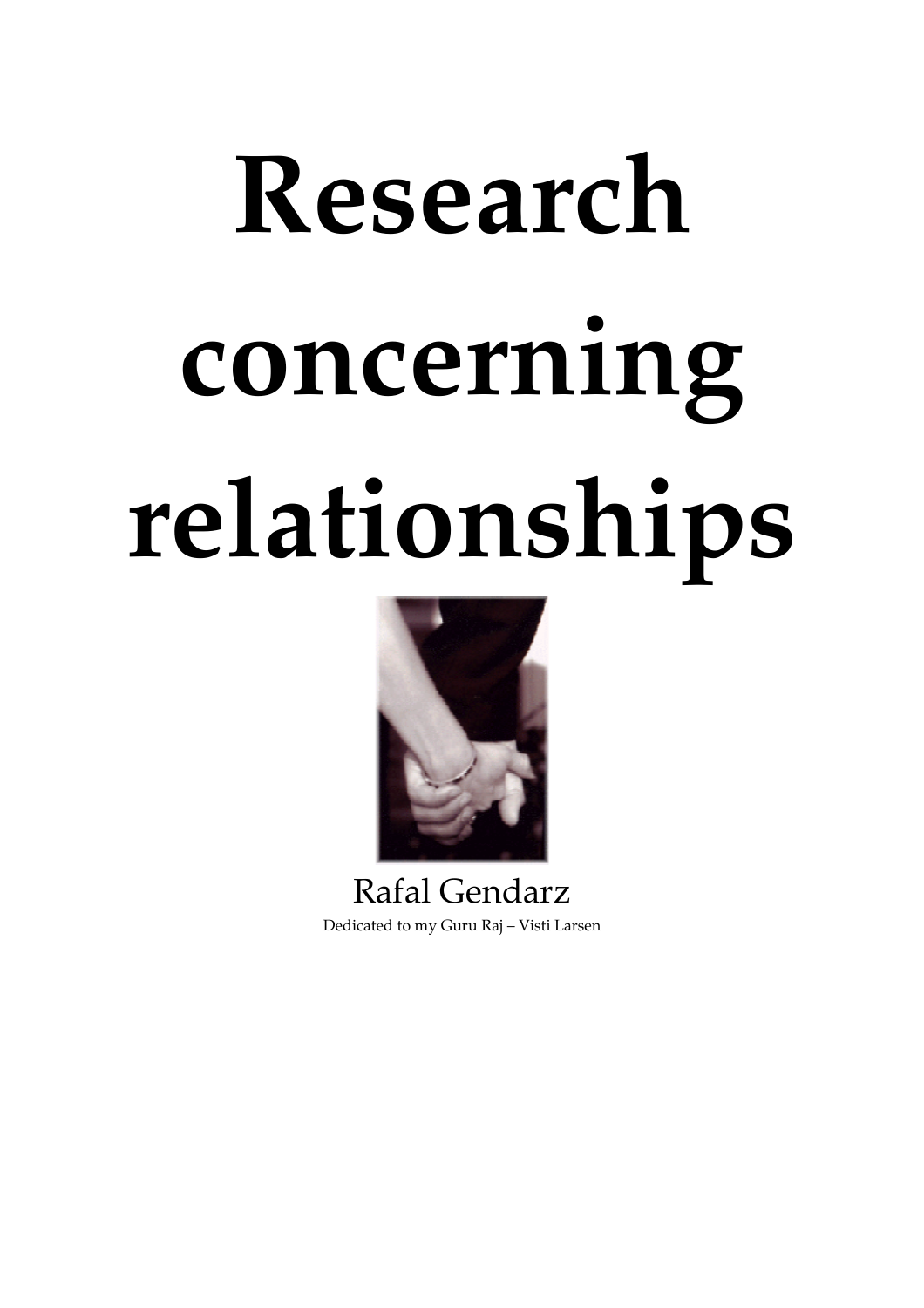

1. Ascendent:

- 2. Upapada
	- a. Upapada is in third bhava so they get in touch with each other through medium of internet. (Lord is involved in curse)
	- b. It was 7 from AL which mean that native could feel the relationship as blockage to own development.. Shukra is with 7L and in kona to 7H – partner was artist (painter).
- 3. Timing of start & break

a) In that chart first Upapada is in Aq with Ra and Mars, partner had Scorpio (ma) Ascendent.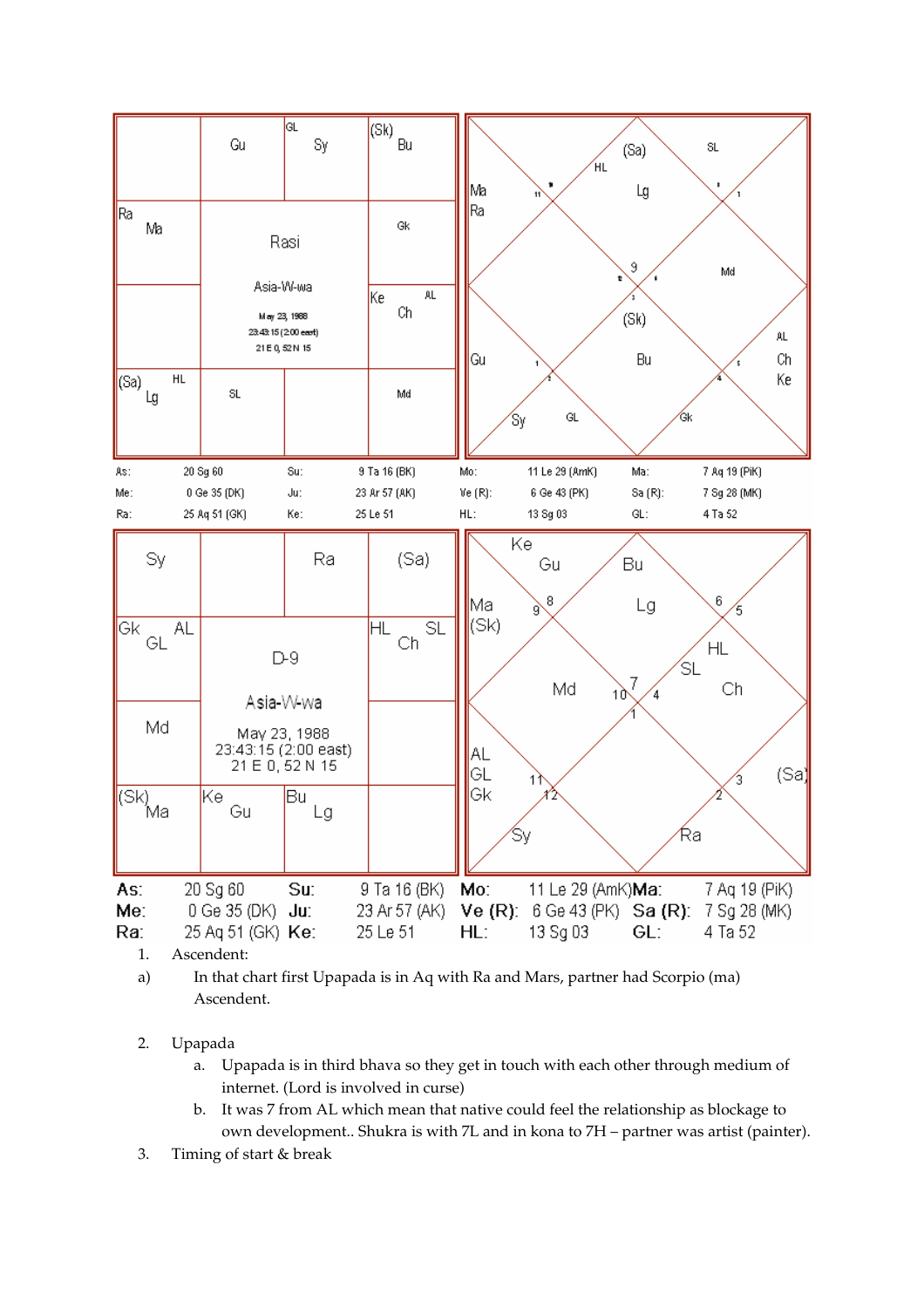- a. Shukra-buddha Buddha has argala on seventh lord, and also has argal on eight lord so they start & break in the same buddha antara. As second lord is involved there was suspicion of new partner. (Shukra rasi in eight). Buddha is also in seventh bhava giving events related to relationships and in kona to UL activating the same. As seventh lord is with Venus native has attraction to that partner.
- b. From planets influencing 2H from UL only Sani and Buddha are in kona/kendra to NL while the 2L from UL is in second bhava in D-9 which doesnt say well about sustainence.
- 4. Specials (background, parents and others), as
	- a. Sani lord of UL is in MKS in shatru-rasi so the family of the spouse was not very rich.
	- b. Forth from seventh is Moon in Cancer so the mother of spouse is housewife dedicated to cooking (Moon).

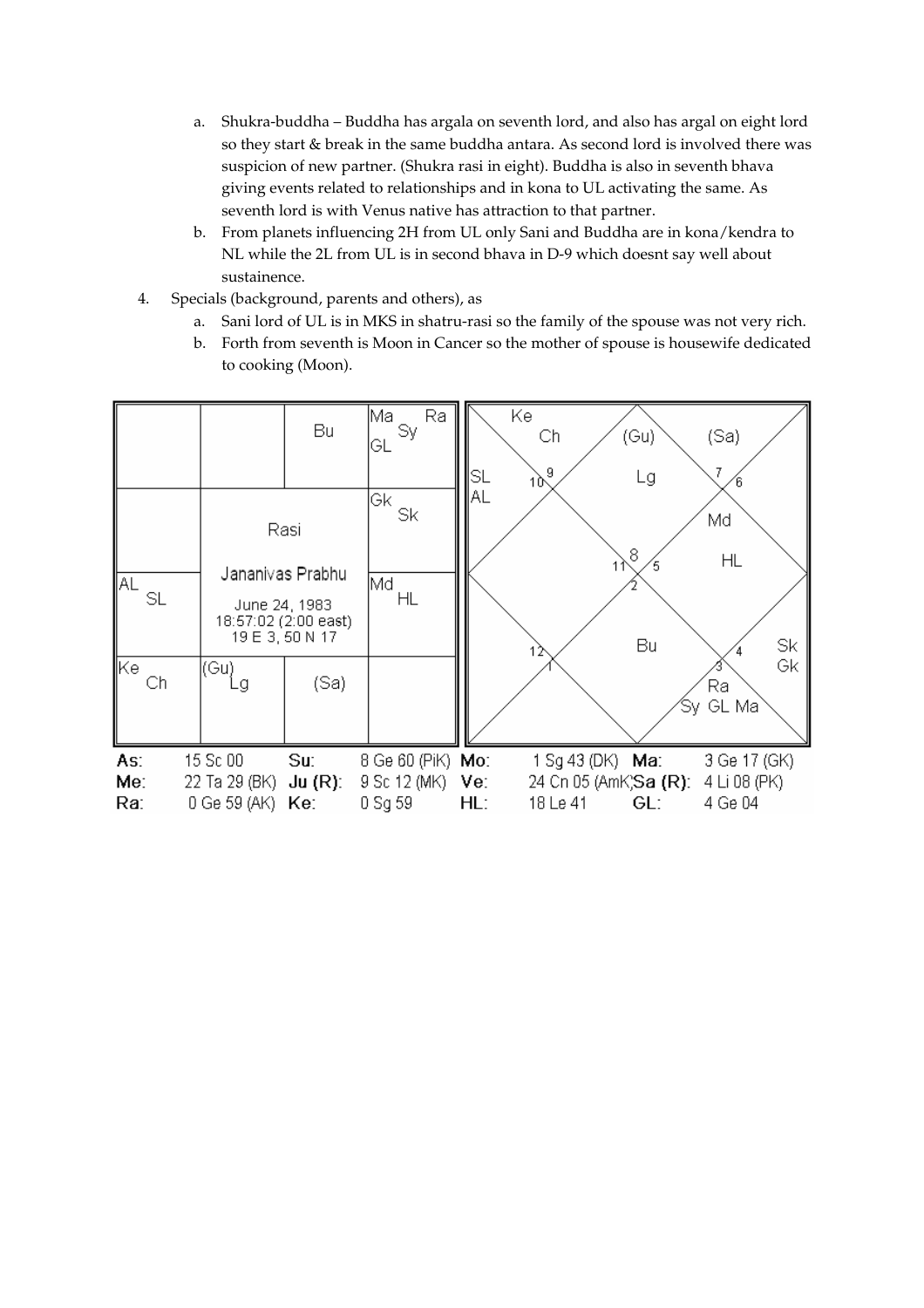

Ascendent:

b) This is chart of partner of native from previous chart. This was  $2<sup>nd</sup>$  relationship. The 2Upapada is in Leo aspected by Sani. Partner had Saggitarius Lagna (agni-rasi) with Sani in it confirming the rule.

#### Upapada

- c. Upapada is in tenth. Lord is in Surya-Rahu Yoga in eight with strong Jupiter giving partner interested in spirituality. AK was involved so it was serious for native(personal). (Lord is involved in curse). The 2<sup>nd</sup> in Navamsa is Surya with Saggitarius which shows person who likes to read books about spirituality. Ketu in kona to that shows attraction towards meditation.
- d. It was 8 from AL which mean that native could feel that as some promise/debt and that relation also strained the financial side of native.

Timing of start & break

e. Shukra-Buddha, Buddha is in kona to 2H and has argala on 2L in D-9. But Buddha also shows third relationship (being in eight from 2H) and is also 8L in D-9 which generally cause breakage so relationship failed in the same Buddha-dasa. Buddha was in kona to Navamsa Lagna but Ra/Ma aspect on 2 from UL cause breakage. Buddha was in MKS in D-1 so the weak position adds to it.. Buddha is in ninth bhava in D-9 so in Buddha dasa I foretold third relationship.. (fifth from AL and 7H in D-1)

Specials (background, parents and others), as

- f. UL lord is with exalted graha so the family was strong financially..
- g. Forth from second is Jupiterian sign aspected by Jupiter so mother of partner dealt with money a lot in her work. And that Lord is in seventh from that point (forth house) so mother of partner is travelling a lot.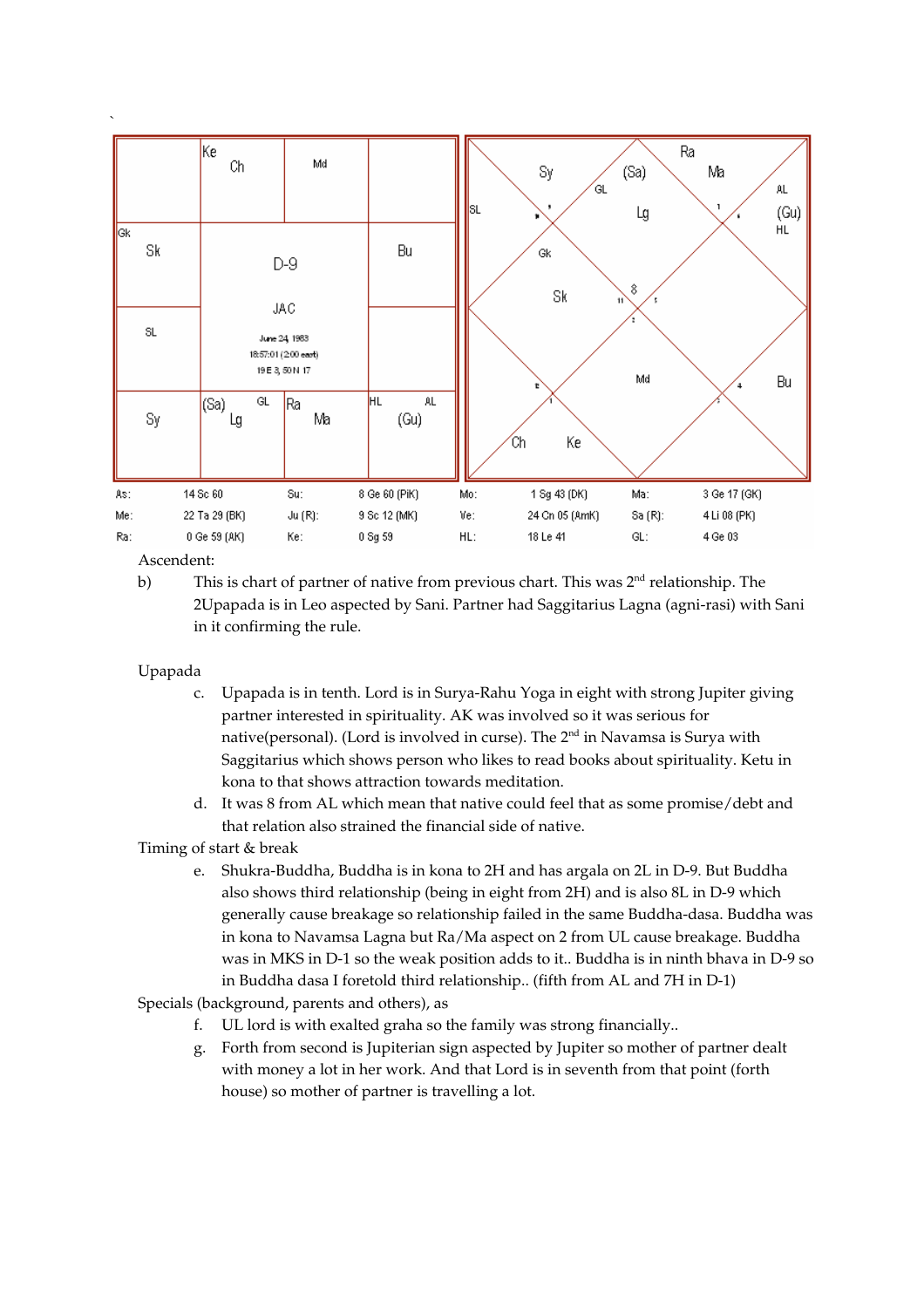

Ascendent:

c) Native is on third relationship. 3UL is in Vrsabha-Rasi in tenth bhava so the career issues was very important for starting of relationship. Partner has offcourse Virgo Lagna (kona).

Upapada

- h. Upapada is in tenth with Raja Yoga (exalted Graha in AL) so with starting or by starting of that specific third partnership the native rise materially and get stabilization. 7 from AL / UL is Ju/Ke so the community of brahmanas can be against that match.
- i. Conjunction of Upapada with Arudha-pada gave similar attitudes and social being/identification. Presence of seventh lord shows lovemarriage and its like that.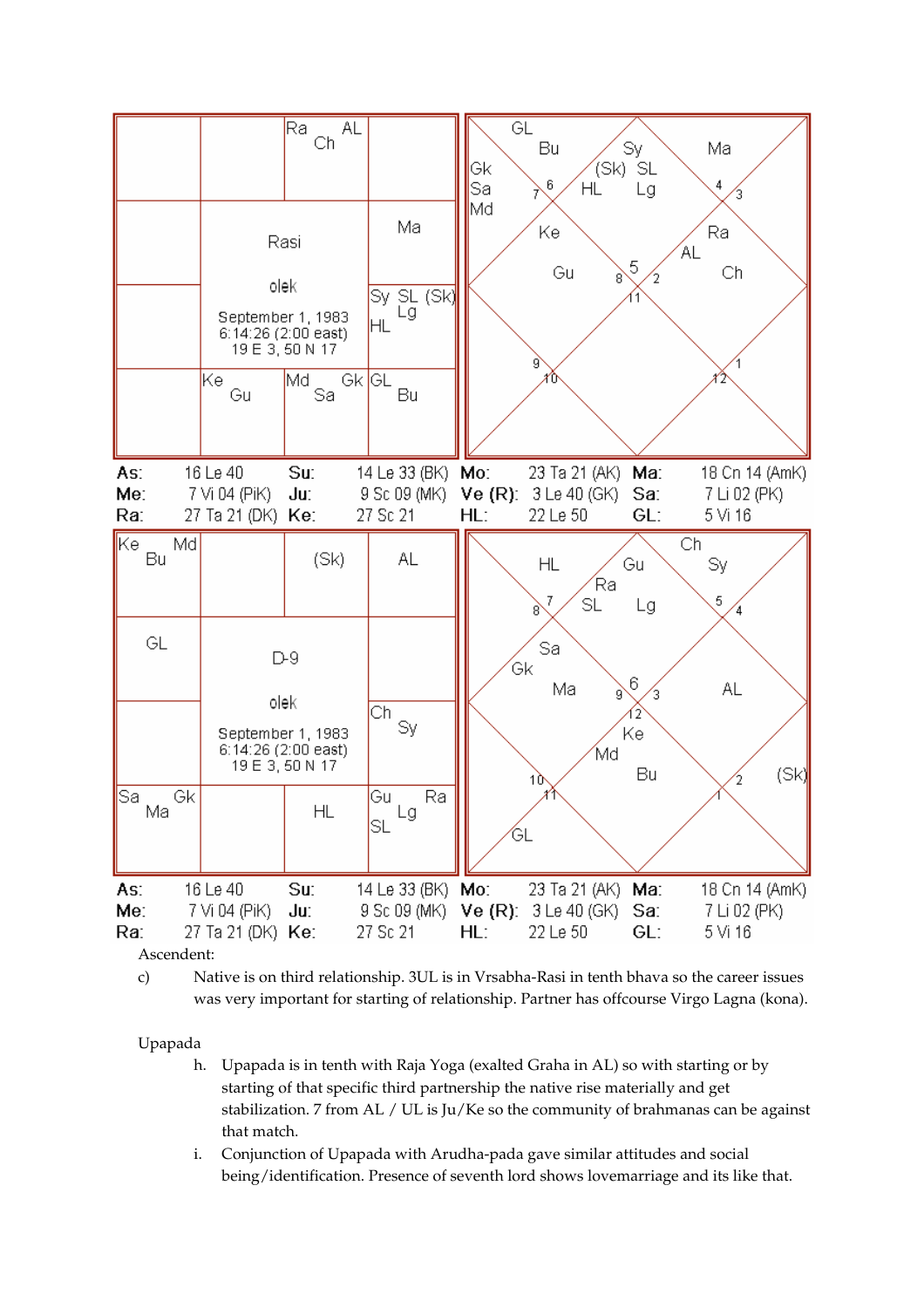Timing of start & break

j. It was in Rahu-chandra Vimshottari, Chandra has argala on ninth lord (third person). Chandra is also in 3UL and with 7L in D-1 (Jara Yoga). As there is conjunction of 7L native travelled during that time from birthplace.

Specials (background, parents and others), as

k. In ninth bhava there is Venus so partner is engaged in artistic field and likes shoping/clothing and parties – having fun.



Ascendent:

d) This is chart of partner of native from previous chart. First UL is in Dhanus. Partner has Leo Lagna. (agni rasi)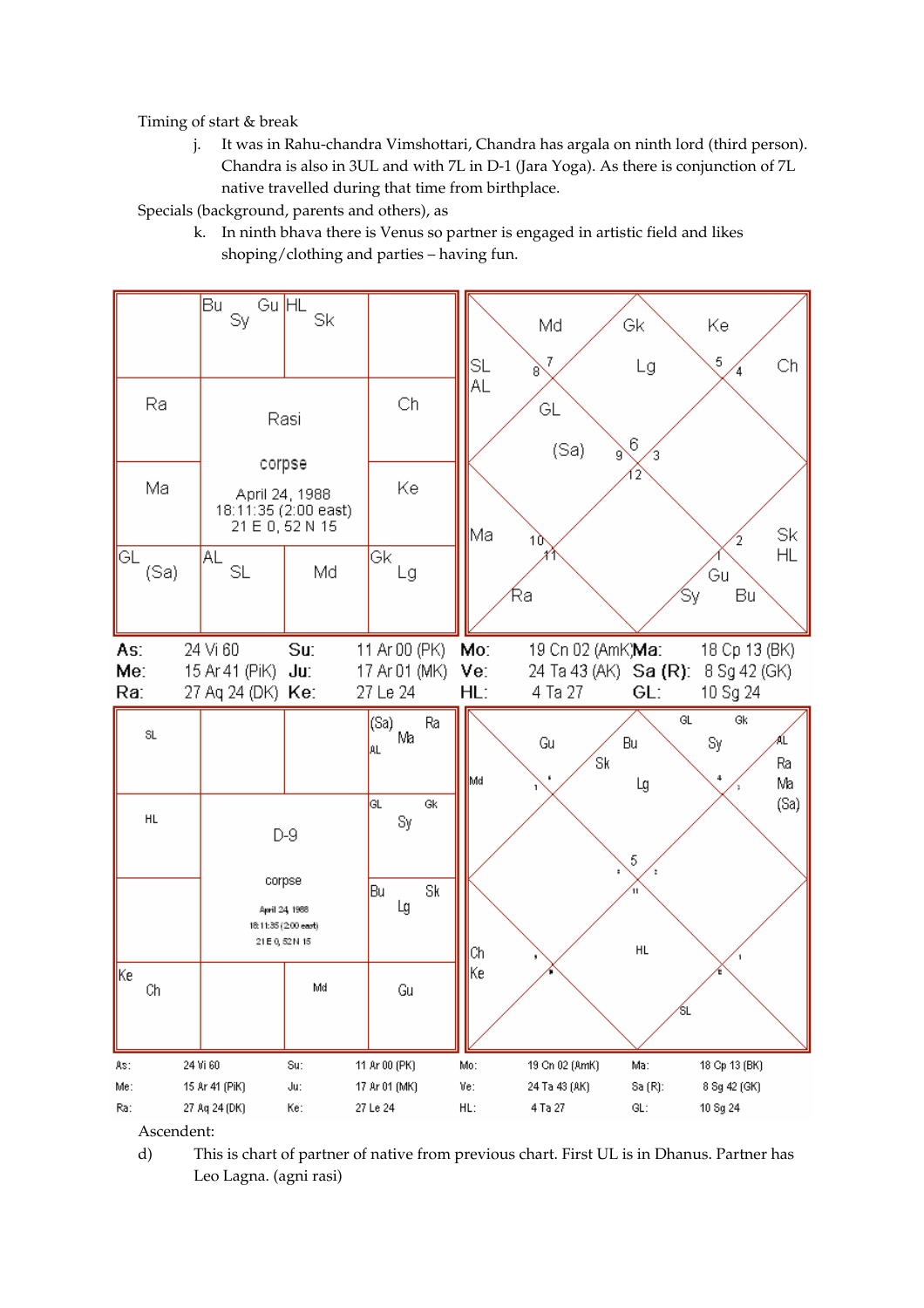#### Upapada

l. Upapada is in forth. So the main "if"for starting was changing the place of stay/living. Buddha lords 7 from AL so friends cirlce can disturb the relation. Sani in Upapada indicate age difference. Sani in UL shows maternal-side more dominant in partner-family.

### Timing of start & break

m. Ketu-Rahu was the period of start. Rahu lords the 7H in D-9 so its quite eays here..

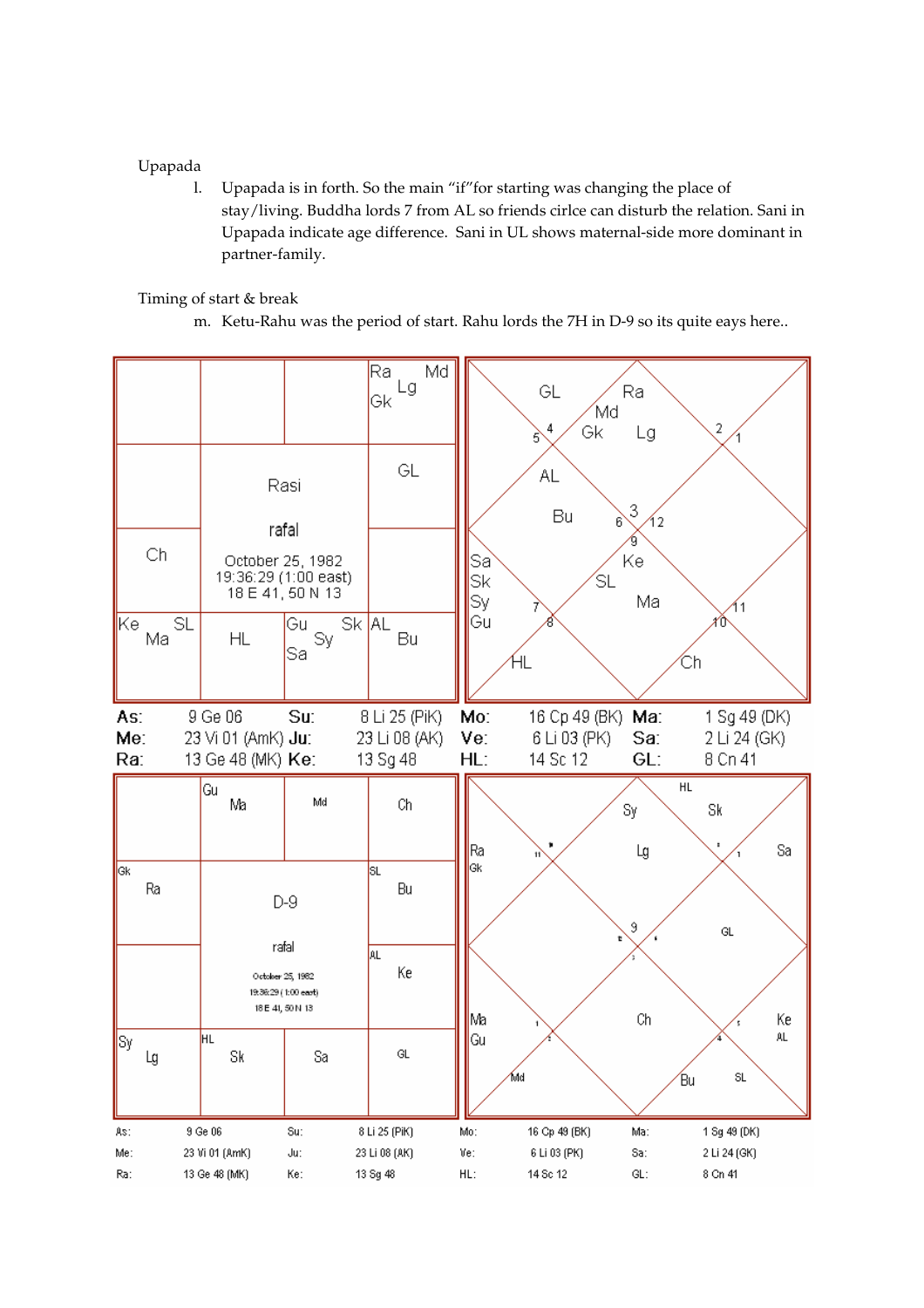1. This is chart of the author. Upapada is in Pisces(partner – Virgo), so the first person was very spiritual. But its in sixth from Shukra and Mangal is in MKS (2L from UL) therefore it broke. Next Upapada is in Libra so the second person has Gemini Lagna. Its fifth bhava with Venus and seventh lord so its love-relationship. Its yuti RajaYogas in fifth(raja) bhava so that relation can be vital/crucial point for rise. (Shukra is dispositor). 7L from 2UL is Mangal which gives us hint that brother can disturb harmony. And its like that!

3L is involved so mail took place in starting relationship.

- 2. First relation took place in Sani antardasa which has argala on seventh lord and is in kona to seventh bhava. First relation broke in the same dasa as there is 7L/8L parivartana giving shorttime union (as 8L is connected to Chandra there were many depression around ending-mental problems and arguments(buddha). Second relation took place in Shukra-antardasa which has argala on 2L. Sani(2L) is exalted and in tenth bhava so native is very ambitious and focused on projects (her LL is in 10H in D-1).
- 3. Parents of partner. Jupiter and Mars are in forth from 2H so mother of partner is engaged in protecting (mars) of money(jupiter) connected to light/energy(meshamangal).

| Bu<br>  Ra | Sy | Gu | $\mathsf{GL}% _{n}$                                                  | SL.<br>Ma | Gk.<br>Lg      |        | Md<br>$\mathsf{SL}% _{2}\left( \mathcal{M}\right)$<br>Gk<br>Ch<br>Ma<br>∥HL<br>4<br>z<br>Lg |               |         |                |  |
|------------|----|----|----------------------------------------------------------------------|-----------|----------------|--------|---------------------------------------------------------------------------------------------|---------------|---------|----------------|--|
|            | Sk |    | Rasi                                                                 |           | Md<br>Сh       |        | АL<br>Bu<br>Gu<br>$\mathfrak{Z}$<br>Кe<br>Sy<br>Ra<br>t<br>Sk<br>(Sa)                       |               |         |                |  |
|            |    |    | ewe w-wa<br>April 9, 1987<br>10:55:02 (2:00 east)<br>21 E 0, 52 N 15 | HL        |                |        |                                                                                             |               |         |                |  |
|            |    |    | (Sa)                                                                 |           | AL.<br>Кe      |        |                                                                                             |               |         |                |  |
| As:        |    |    | 27 Ge 30                                                             | Su:       | 25 Pi 19 (BK)  | Mo:    |                                                                                             | 28 Cn 52 (AK) | Ma:     | 8 Ta 48 (GK)   |  |
| Me:        |    |    | 1 Pi 05 (DK)                                                         | Jut       | 15 Pi 23 (PiK) | Ve:    |                                                                                             | 20 Aq 20 (MK) | Sa (R): | 27 Sc 25 (AmK) |  |
| Ra:        |    |    | 17 Pi 36 (PK)                                                        | Ke:       | 17 Vi 36       | $HL$ : |                                                                                             | 23 Le 37      | GL:     | 6 Ar 23        |  |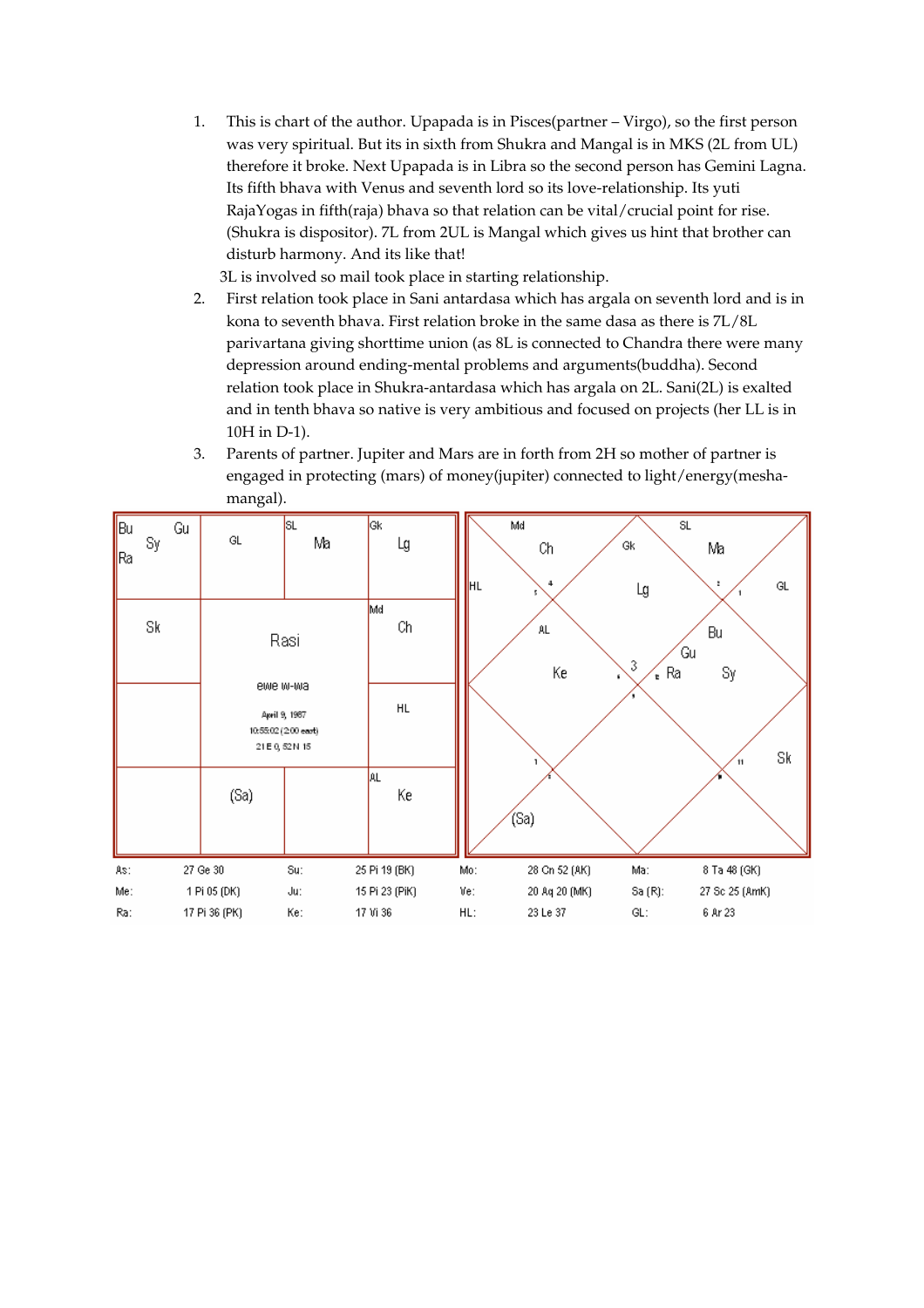

Second 2UL is in Pisces with Jupiter / Sun and Rahu. Which can give partner as spiritual person interested in astrology. But that must be confirmed in Navamsa. In D-9 Jupiter is in scorpio in kona to 2H which strengnthed previous argument. Presence of A7 and 7L gave lovemarriage. 3L is involved so mail took place in starting relationship.

- 1. Timing, Rahu is in seventh bhava in D-9 and gave first relation. Guru being 7L in D-1 and in kona to 2H with 2L gave second relation. Shukra antardasa in Chaturaseeti has argal on 2L.
- 2. Upapada is in tenth bhava with position in 7 from AL which gives us hint that with appearance of partner rise and career of native will begin.
- 3. Parents. Thats interesting!. 4 from Buddha is Shukra afflicted by Sun mother of partner teach biology. Ninth from second is Ma/Sa in Guru sign. Father is teacher of mechanical engineering(mangal) with a lot of construction(sani) elements.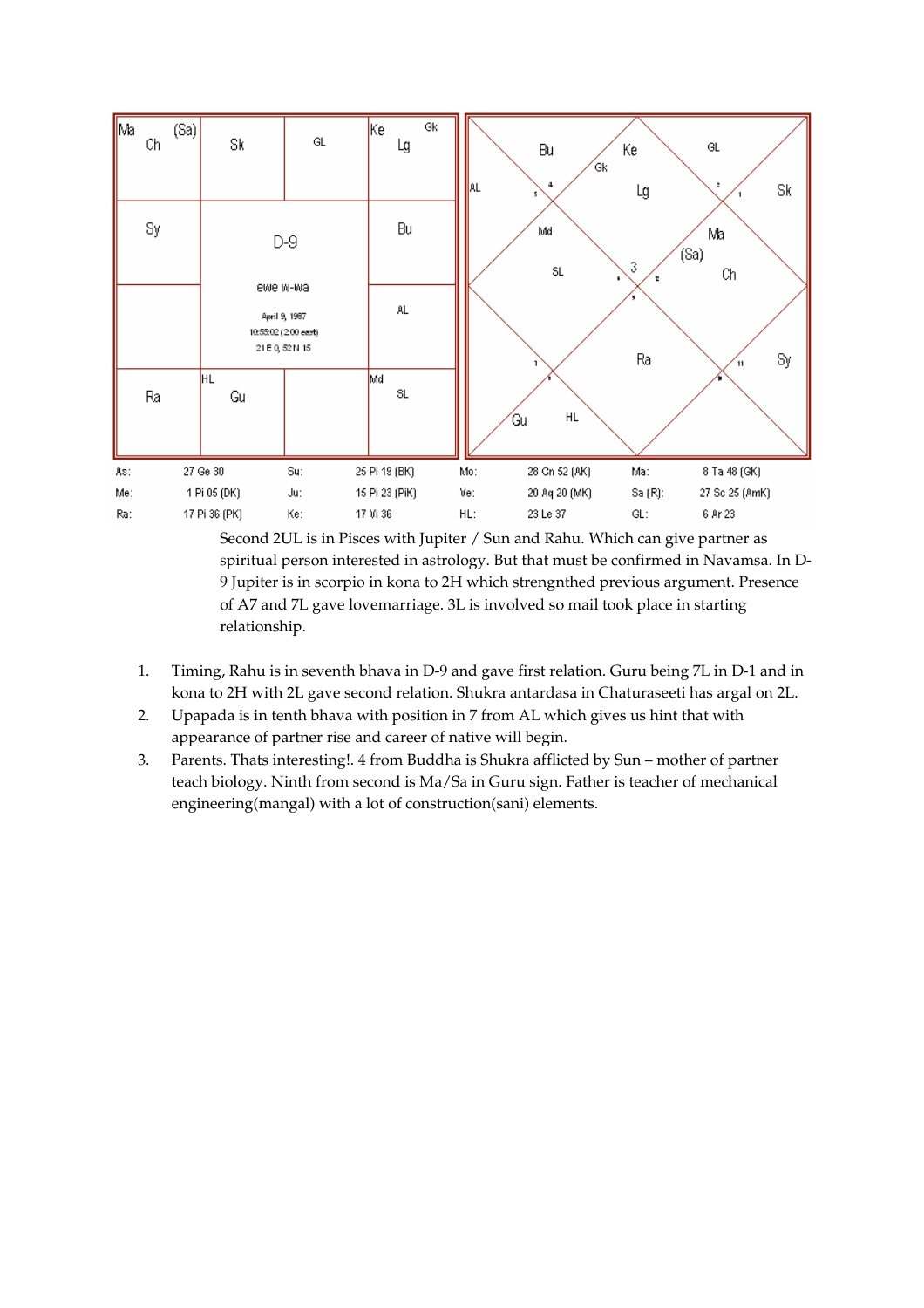

- 1. Upapada lord is in Gemini so thats the lagna of partner. Eight bhava shows many promises in atmosphere around the relation.
- 2. In seventh bhava in D-9 there is surya (partner likes to read a lot) and Guru/Buddha in kona so partner was in Guru-sisya parampara. Lord in Scorpio with Mangal (astrologer).
- 3. Rahu lords eight in D-9 so many obsession was around ending union.
- 4. Took place and broke in Sani antardasa (lord of seventh and eight)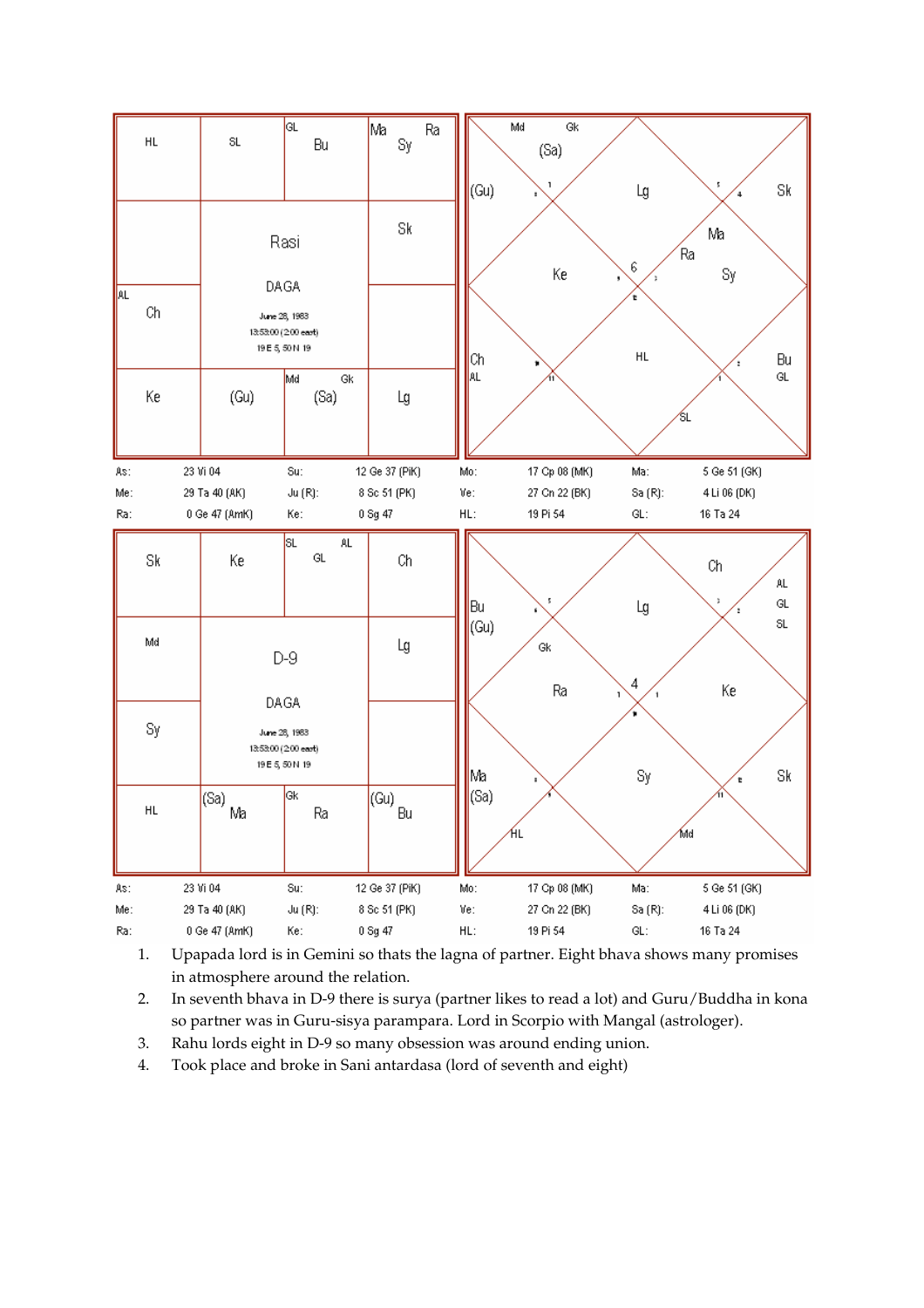

1. Upapada lord is in Virgo. Partner had Virgo Lagna

2. Upapada is in ninth. They met and were functioning around temple-atmosphere. Buddha lording show friend-intervention. Guru & Mangal show dynamic personality engaged in spirituality (guru in ninth). Tenth and Chandra (2 from UL) shows breakage as problem in career and maintenence/mental issues respectively. Mental issues are confirmed in Navamsa as 8L is Moon with deb Mercury (arguments) in forth bhava. As Ra/Ma are influencing 2 from 7H there were strifes and law issues. Of course it was all in Buddha dasa (7L with 8L) – again this yuti shows short-term-union. Tenth from seventh is Buddha (selling) Chandra (nuts) in Pisces (temple-place of resources) as type of work of partner. Buddha is 9L(woman chart) and aspects 5L in D-7 child was born during that time..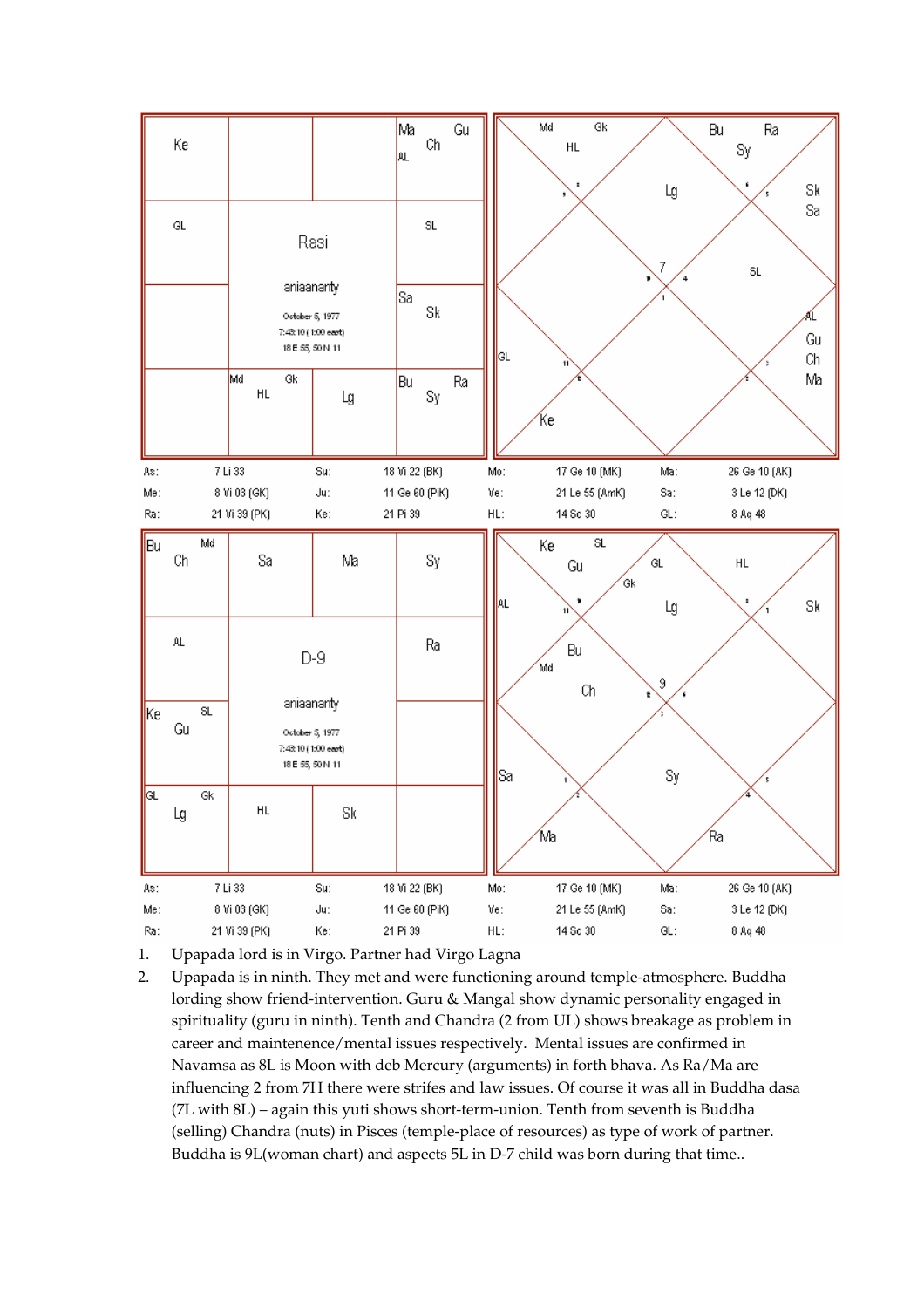![](_page_11_Figure_0.jpeg)

- 1. This is previous example partner (virgo lagna). Previous person is now indicated by 2UL. 2UL Lord is Buddha with Shukra which shows love and artistic field (2L is also in Shukra-Buddha Yoga) of spouse. Buddha is overcomed in grahayuddha so match was condemned and background of spouse weak. Buddha shows again involvment of friend. Tenth bhava shows that relation inspired native towards work. However position in sixth from AL showed many strifes.
- 2. They meet in mangal-shukra. Shukra is with 2L. In chandra dasa they broke. Chandra is maraka lord to 2H (second relationship).
- 3. Position of Chandra in 7 from AL shows problems with mother-in-law.
- 4. Position of UL in 6 from AL shows law issues.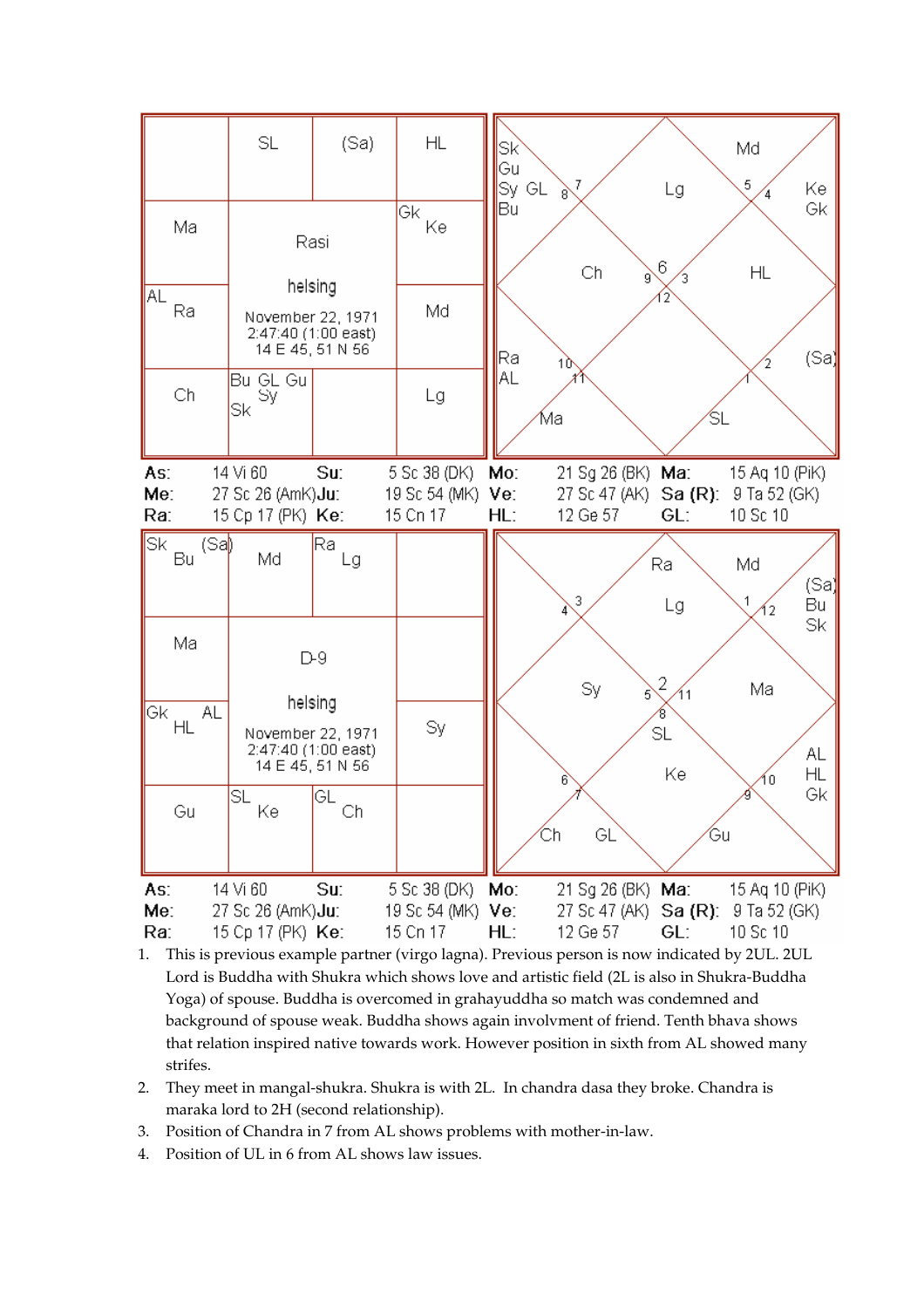5. In Rahu-rahu he get child. Rahu is in fifth bhava in D-1 & D-7. 5L is in sixth – child was born ill.

![](_page_12_Figure_1.jpeg)

1. 2UL is in Scorpio(Cancer Lagna of partner-Jala Rasi). They began in Venus antardasa in Dwisaptati. Venus is 2L in D-9(second partnership). 7L is AK so relationship is very important for native. Venus dominates so it was Gandharva relationship. We are sure thats second union of native, cause its ninth bhava and they meet in bachelor-level of studies. As Guru in dispositor of Shukra and aspects 2H person is interested in philosophy. And Shukra shows also good manner and conventional / dharmic(saggitarius) approach. Guru in kona in d-9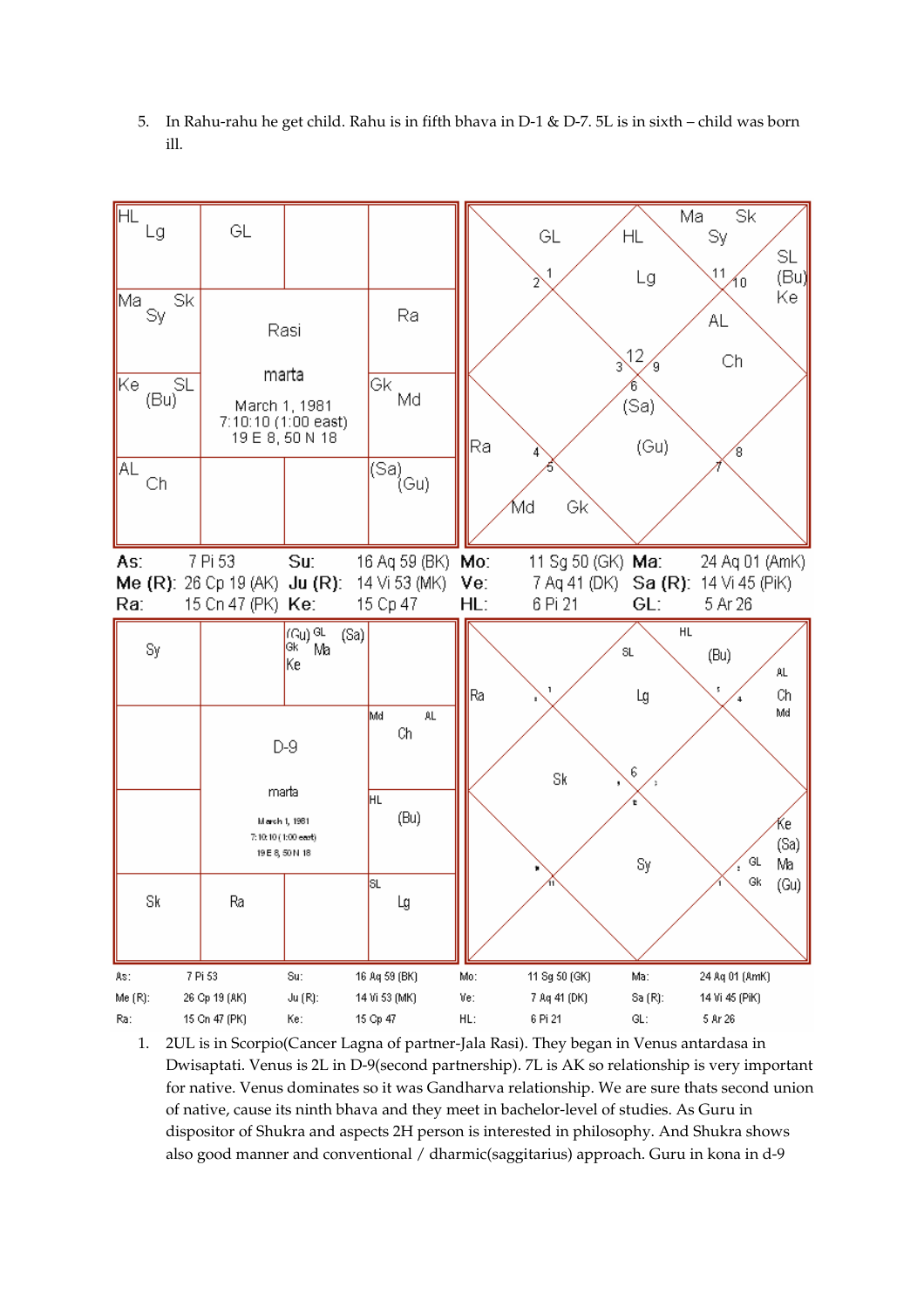![](_page_13_Figure_0.jpeg)

shows that this relation can be last (guru 2L from UL). The only thing I worry here is Vakra state.

- 1. This is boy of previous person. She had Pisces Lagna. His 2UL is Virgo (7H is Pisces). They met in Mangal dasa in Dwisaptati and Chaturaseeti(more applicable as AK yuti 10L). Mangal aspects 2L from Navamsa Lagna. In that dasa he begun study. Mangal is in third aspecting ninth bhava(studies) with Guru (philosophy) in D-24 (education and siddhi)
- 2. Surya(2H; D-9) shows person involved in politics and his partner studies law (Surya) and philosophy (Aquarius Rasi). Rahu is in tenth bhava therefrom indicated person strict and responsible in projects-issues. Focused on work. 2L with Shukra shows that native has a lot of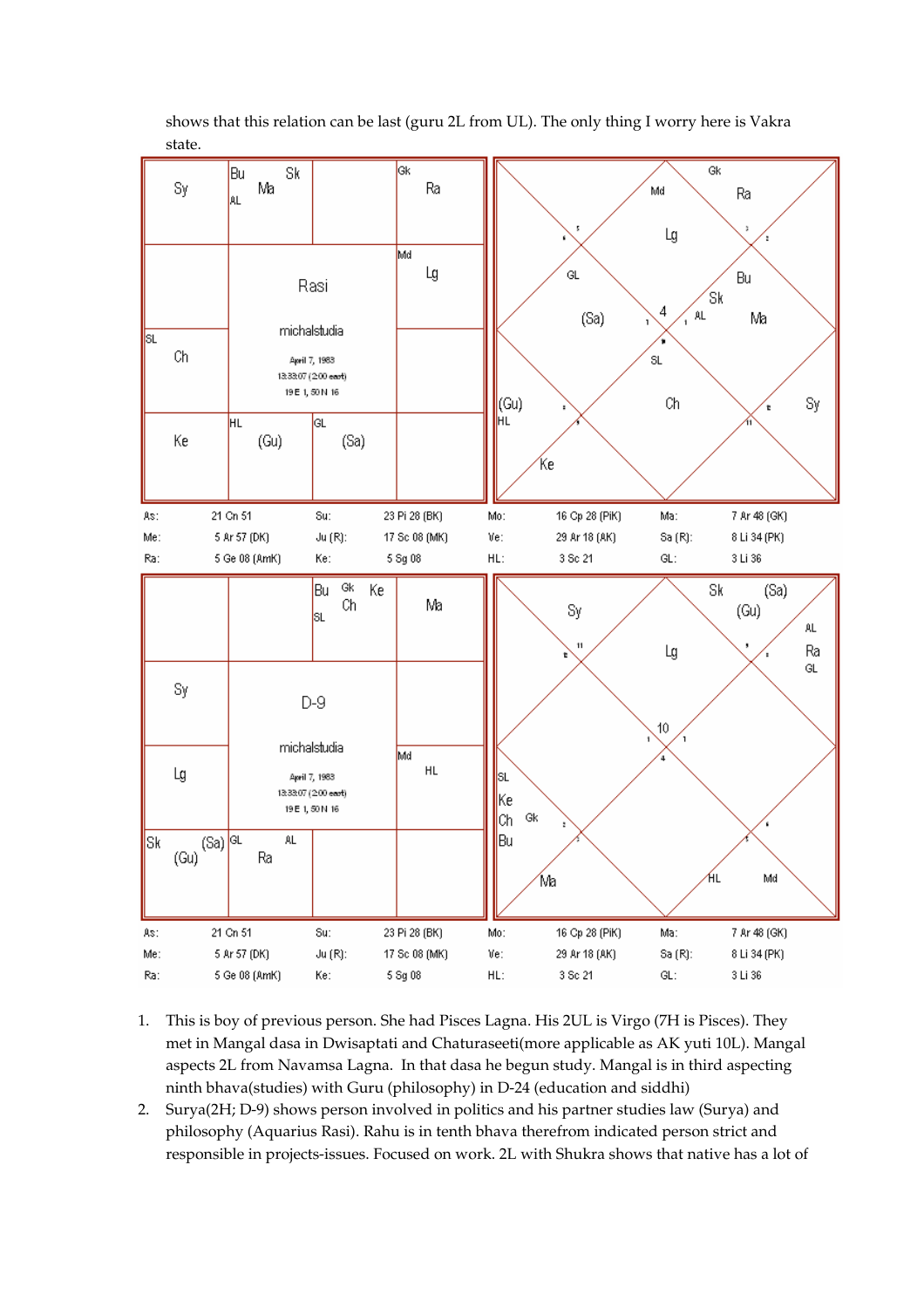attraction to that particular person. Atmakaraka presence shows seriousness of that relationship.

![](_page_14_Figure_1.jpeg)

3. (D-1)Its in sixth from AL but 6L is with AL L, so after some strifes there is relief.

![](_page_14_Figure_3.jpeg)

- 1. His 2UL is in cancer with UL. His partner Lagna was Cancer with Moon there. She was very emotional and they meet in groups (chandra) connected to system of values (ninth bhava) – straightedge.
- 2. It was Buddha-sani per Dwisaptati(in Vim also Shani was running). Sani is in 2H in D-9.
- 3. 8L is with Shukra. And Shukra-Shukra period in Vimshottari caused break. Shukra shows that sexual issues could be part of that as native wanted to live in celibacy, while other proposition is that Shukra shows next partner of girl. Surya is with 3L (marak to second relationship) and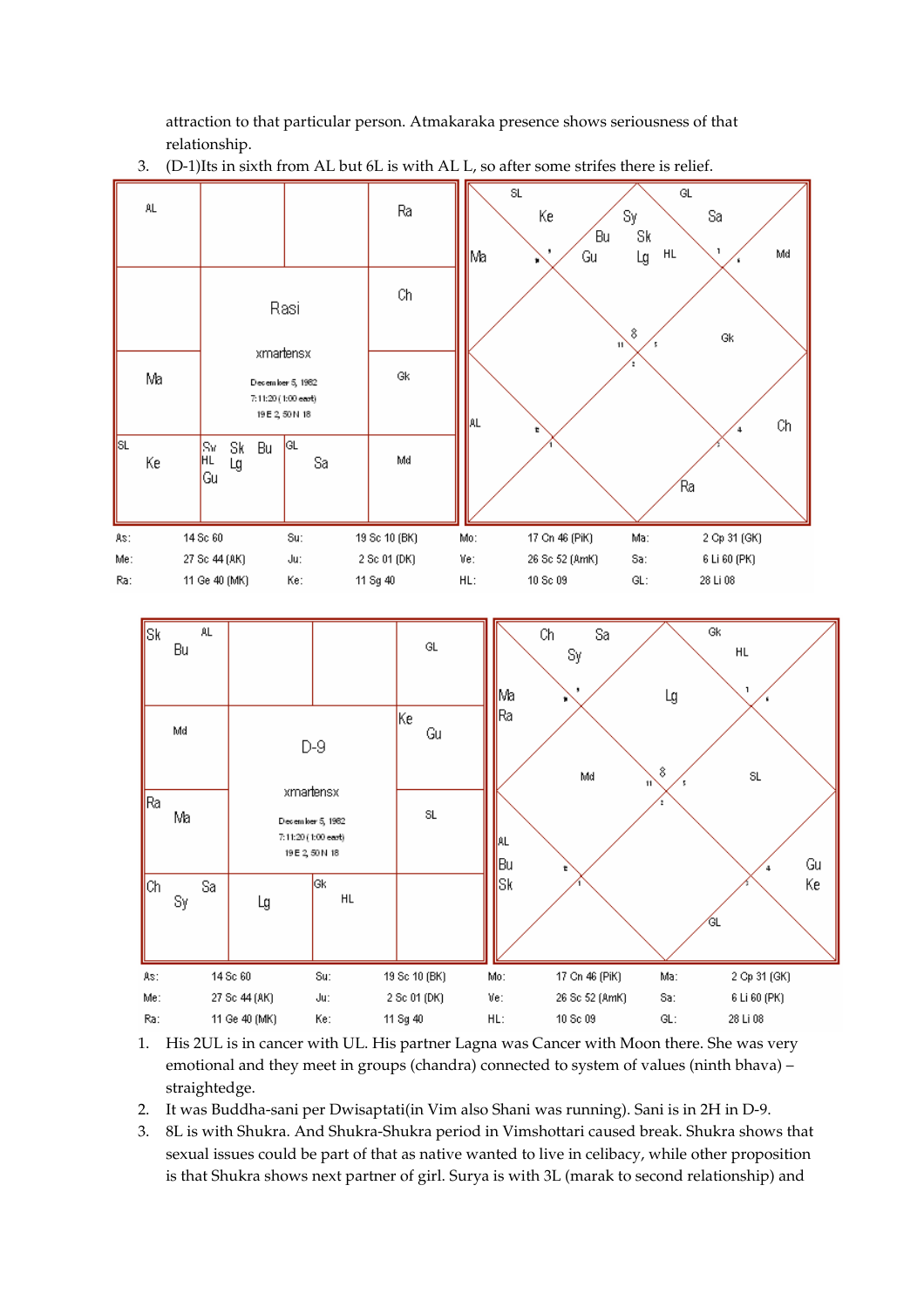![](_page_15_Figure_0.jpeg)

9L (8H from 2H) and was running in Dwisaptati scheme while breakage. Ra and Ma in 3H shows many strifes in relationship.

- 1. 2UL is with Rahu and her partner was very original and unconventional. Taurus and Scorpio was Lagna of native. Rahu is also in 2H in D-9. And it was Rahu antardasa when they start relationship. Mangal is in Paraspar Karaka to Guru so they broke in Guru dasa. Its sixth occupance in Rasi chart is more reasonable here. Mangal as 3L shows celibacy especially with Ketu in eight bhava.
- 2. Upapada in eleventh bhava shows many friends around starting point and Venusian Rasi shows many contacts/parties.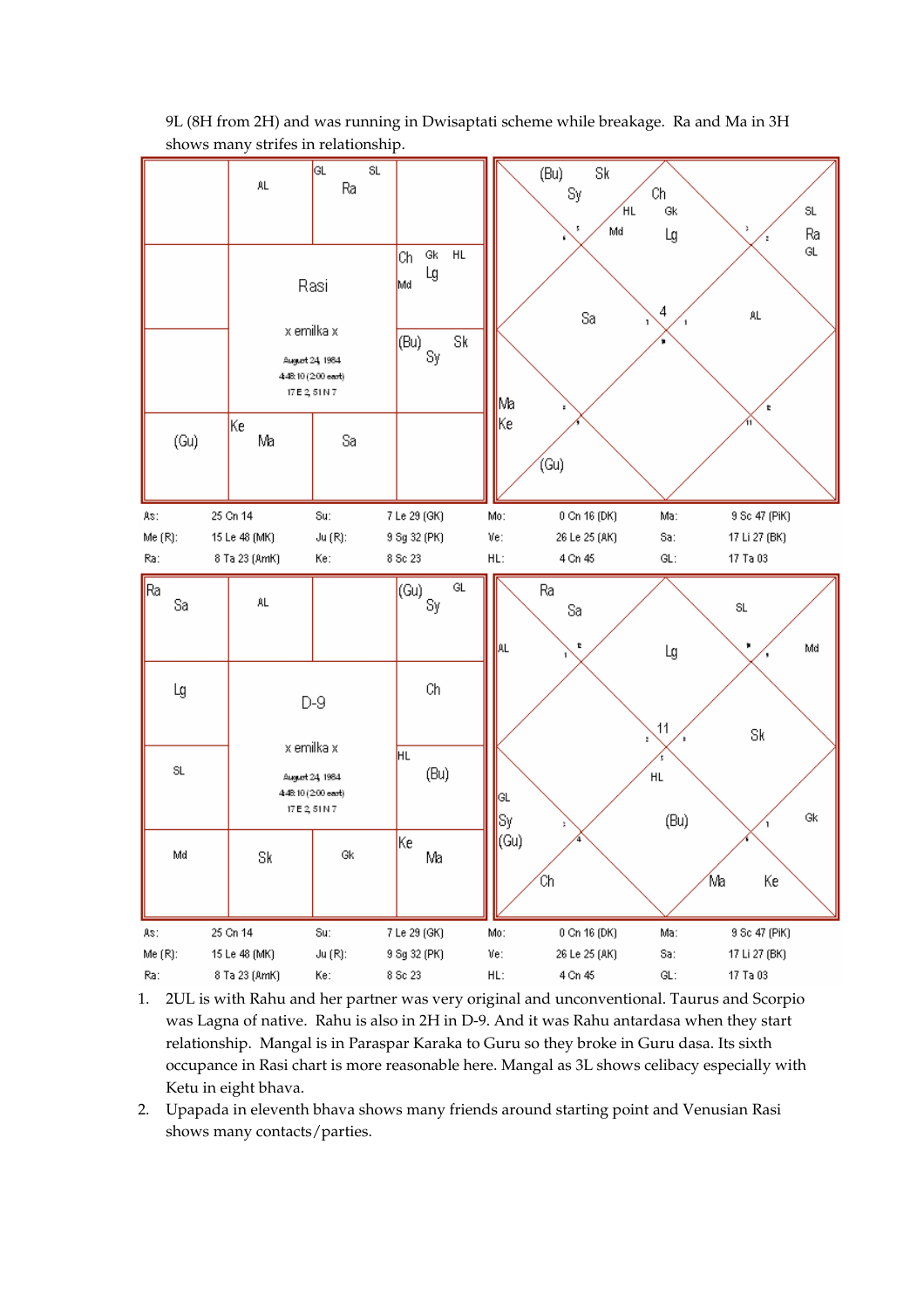![](_page_16_Figure_0.jpeg)

- 1. First person is seen in 7H. 7L is with Shukra & Guru showing inteligent person connected to artistic field(Venus). Sani is involved in curse so that was broken.
- 2. Next person is seen in 2H in D-9. Buddha sign shows actress. And it was buddha antara in Chaturaseeti dasa. Buddha is also with darapada and Venus in d-1.
- 3. Unfortunately Guru dasa broke it, being with 3L in D-9. That Upapada was in eight from Venus which also made it shortlasted.
- 4. Venus play crucial role in breaking. A) lording 3H. b) Lording 2H from 2UL. So there is suspicion of third person in breaking.
- 5. Sani in forth is in 2H from 2UL so native suffered a lot due to that.
- 6. UL and 2UL lords are involved in curse of lover..
- 7. Third bhava placement of UL shows letter/sms as starting element.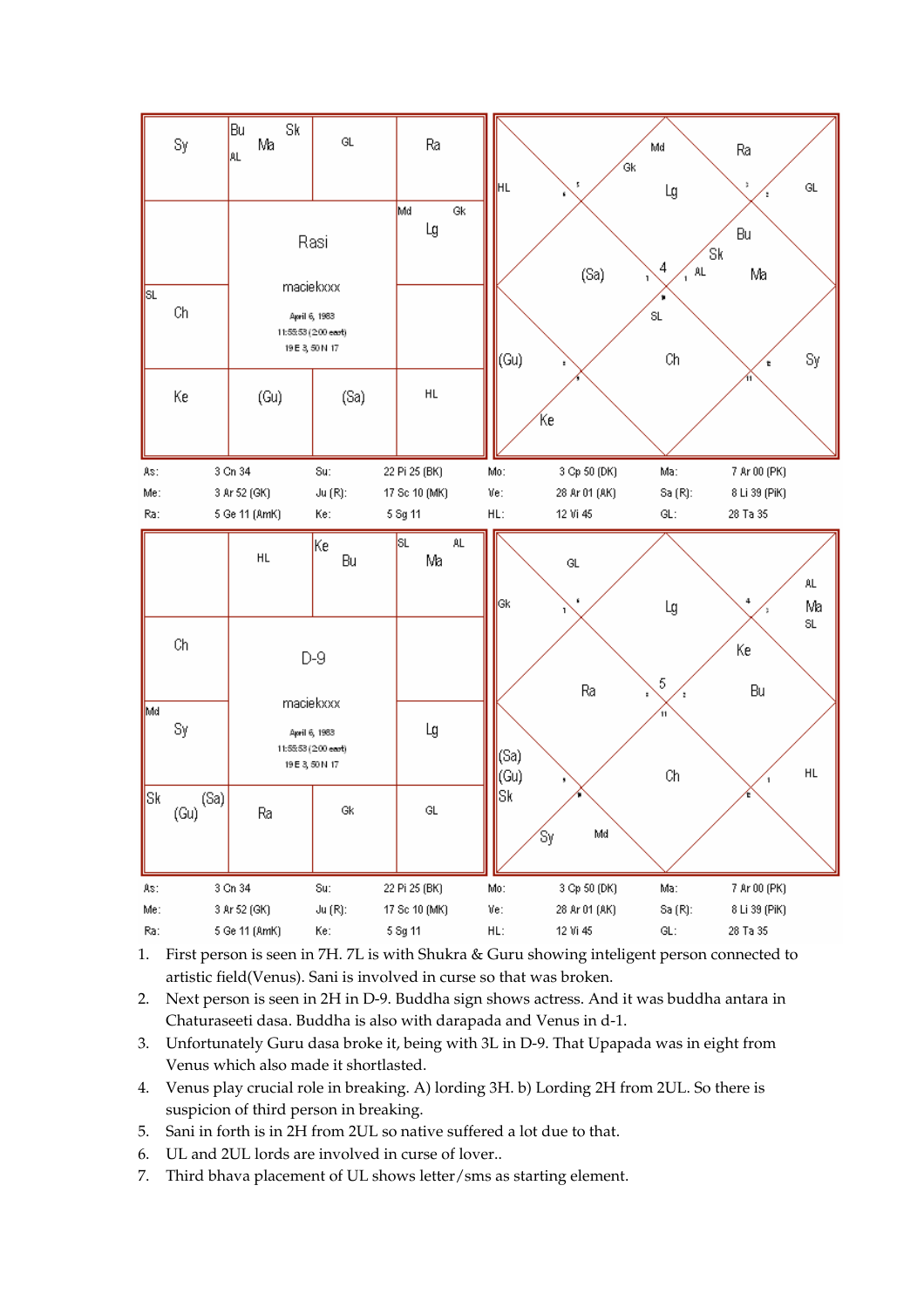![](_page_17_Figure_0.jpeg)

- 1. UL is in Saggitarius. Partner was Gemini. UL is with Ketu in Sg it shows spiritual person interested in occult (person was an astrologer).
- 2. Again third bhava placement shows sms as starting medium.
- 3. Many planets in 7 from UL shows strong opposition and bad fame of the spouse (sa ma in 10 from UL) at that time
- 4. Buddha as 7L is with rahu(researcher) in Pisces(spiritual) astrologer. Surya placement there shows person who is good at music (he was guitar player) and likes reading.